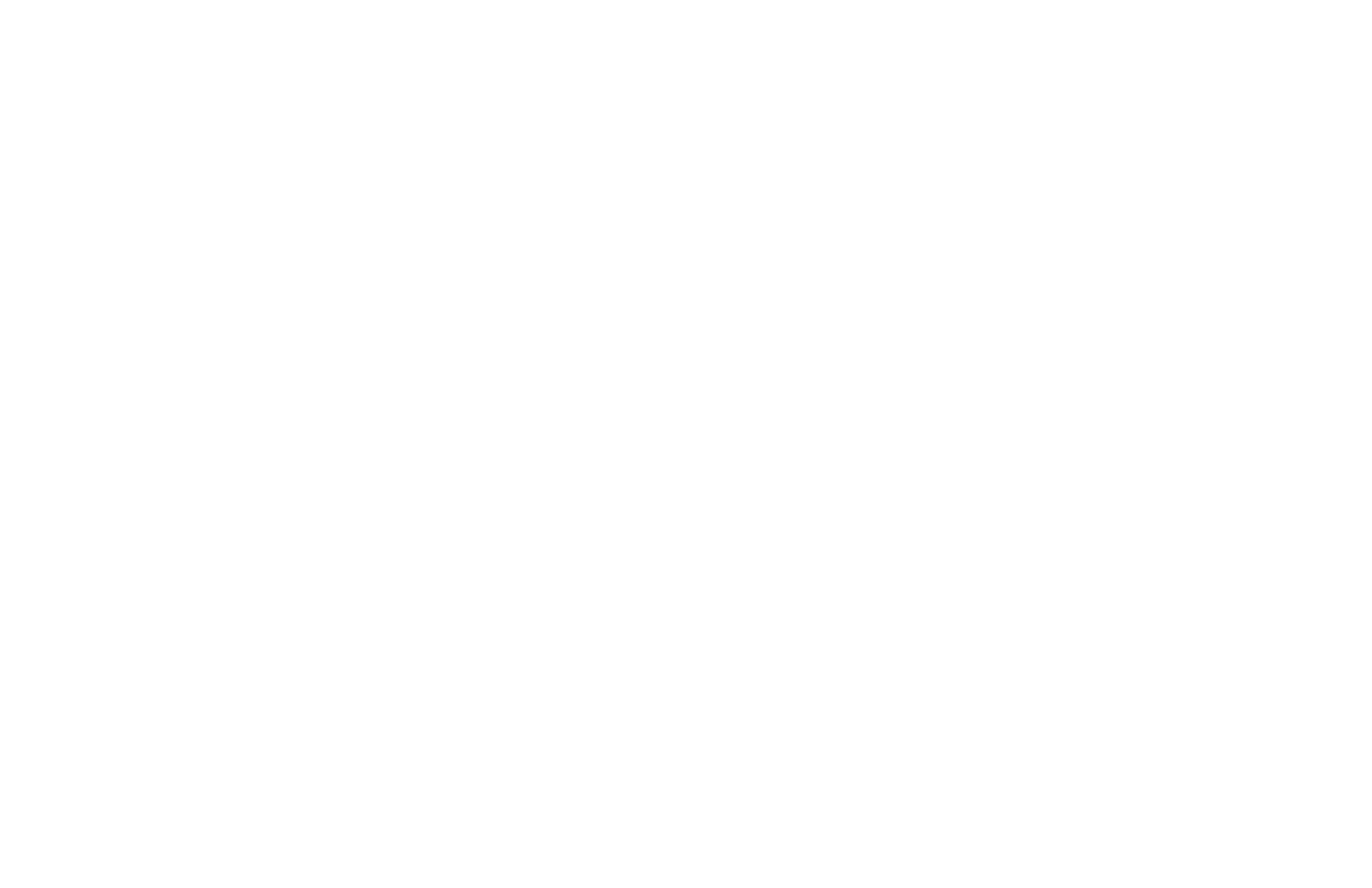

## **CONGRATULATIONS!**

Your new Hunter ceiling fan is an addition to your home or office that will provide comfort and performance for many years. This manual gives you complete instructions for installing and operating your fan.

We are proud of our work. We appreciate the opportunity to supply you with the best ceiling fan available anywhere in the world.

Before installing your fan, record the following information for your records and warranty assistance. Please refer to the carton and the Hunter nameplate (located on top outside fan motor housing) for the proper information.

| Model Name |  |
|------------|--|
|            |  |

\_\_\_\_\_\_\_\_\_\_\_\_\_\_\_\_\_\_\_\_\_\_\_\_\_\_\_\_\_

Catalog No. \_\_\_\_\_\_\_\_\_\_\_\_\_\_\_\_\_\_\_

Serial No.

Date Purchased **Exercises** 

Where Purchased

Attach Your Receipt or a Copy of Your Receipt Here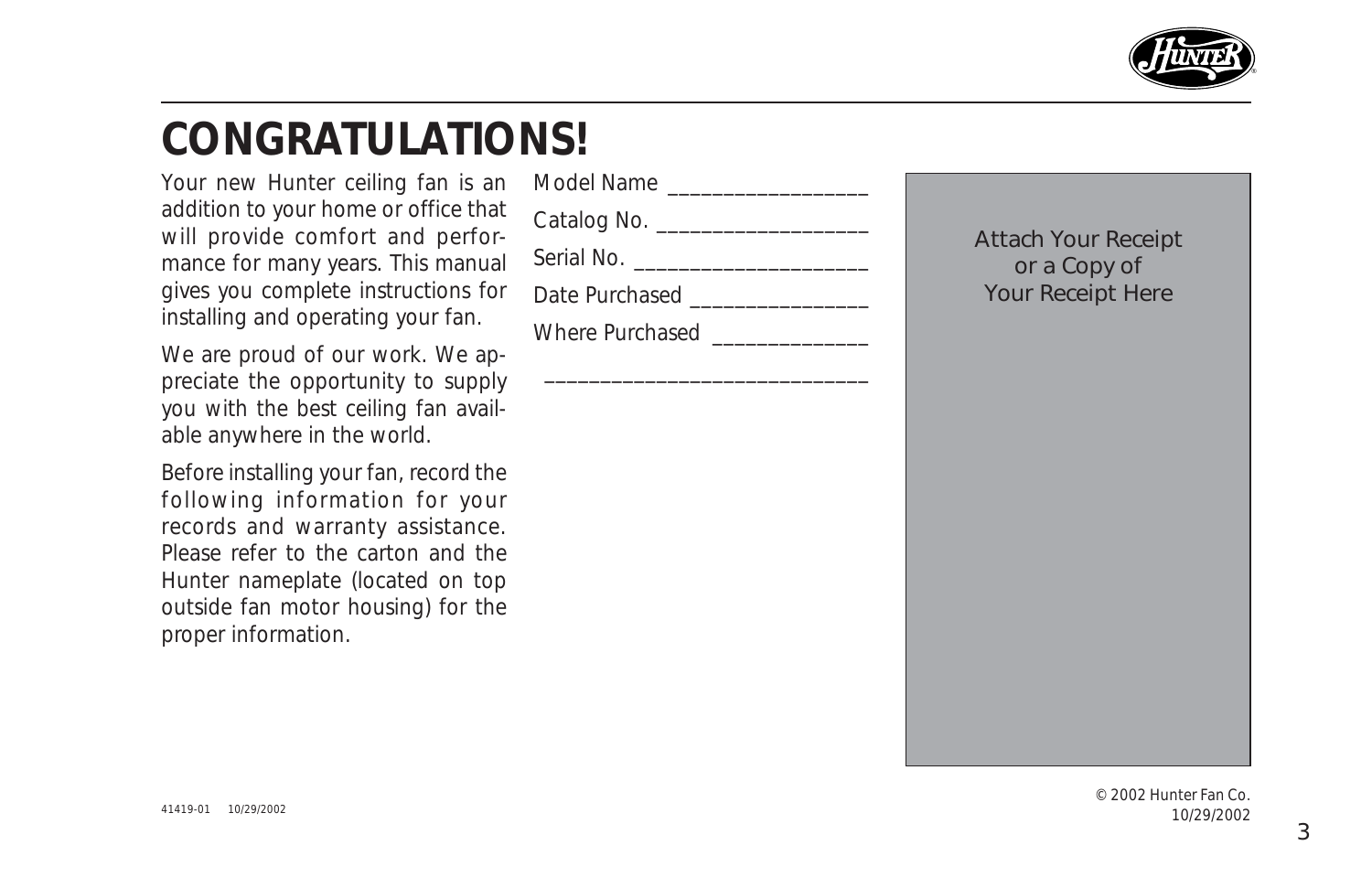

# **CONTENTS**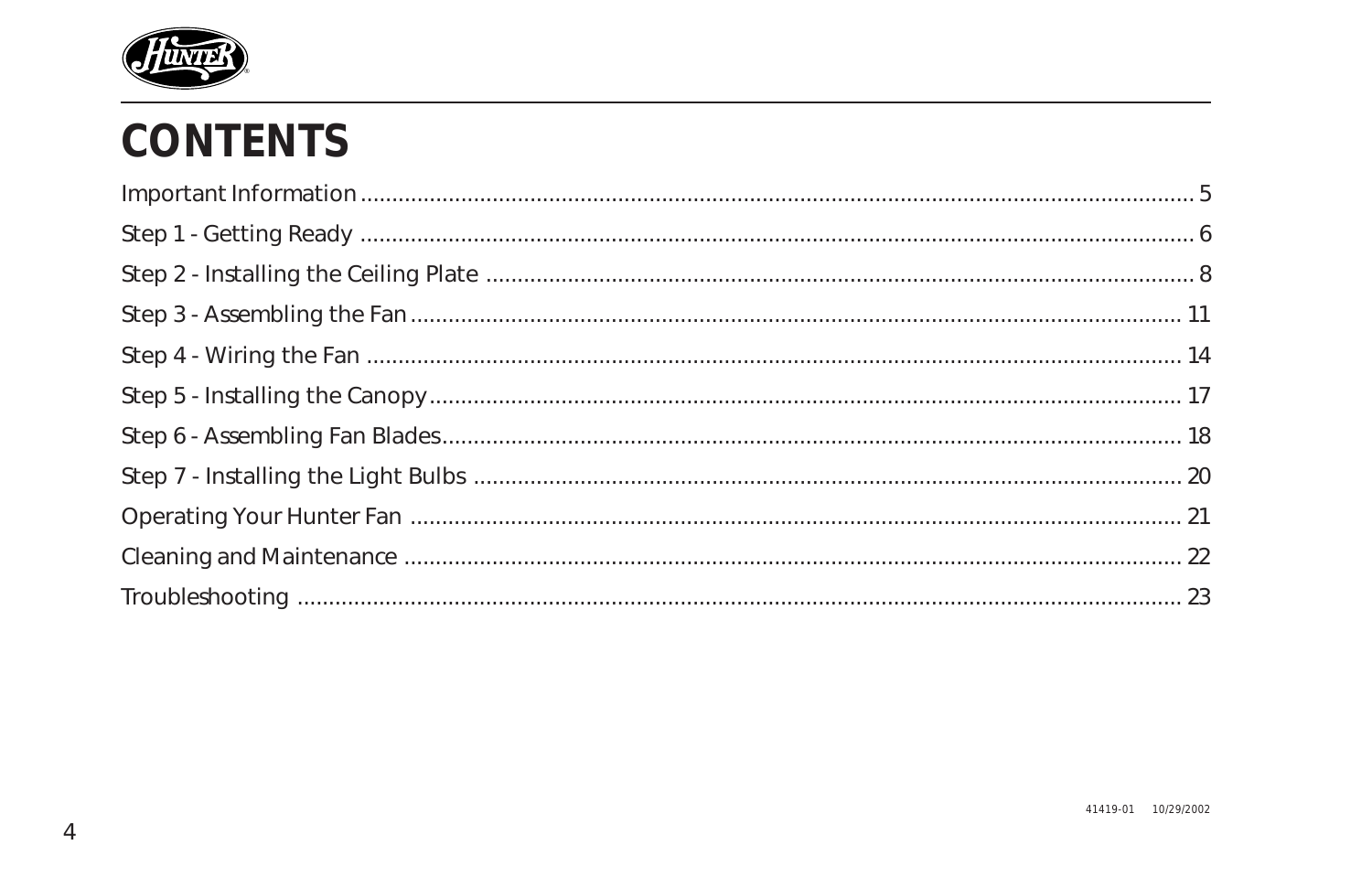

# **IMPORTANT INFORMATION**

### **A** CAUTIONS

- Read entire booklet carefully before beginning installation and save these instructions.
- To reduce the risk of personal injury, attach the fan directly to the support structure of the building according to these instructions, and use only the hardware supplied.

### **WARNINGS**

• To avoid possible electrical shock, before installing your fan, disconnect the power by turning off the circuit breakers to the outlet box and associated wall switch location. If you can-

not lock the circuit breakers in the off position, securely fasten a prominent warning device, such as a tag, to the service panel.

- All wiring must be in accordance with national and local electrical codes. If you are unfamiliar with wiring, you should use a qualified electrician.
- To reduce the risk of personal injury, do not bend the blade attachment system when installing, balancing, or cleaning the fan. Never insert foreign objects between rotating fan blades.
- The fan blades cannot be placed lower than 2,3m from the floor.

• The installation site must have an all-pole switch with a minimum separation gap of 3 mm.

### **DO YOU NEED HELP?**

To install a ceiling fan, be sure you can do the following:

- Locate ceiling joist or other suitable support in ceiling.
- Drill holes for and install wood screws.
- Identify and connect electrical wires.
- Lift 16 kg.

If you need help installing the fan, your Hunter fan dealer can direct you to a licensed installer or electrician.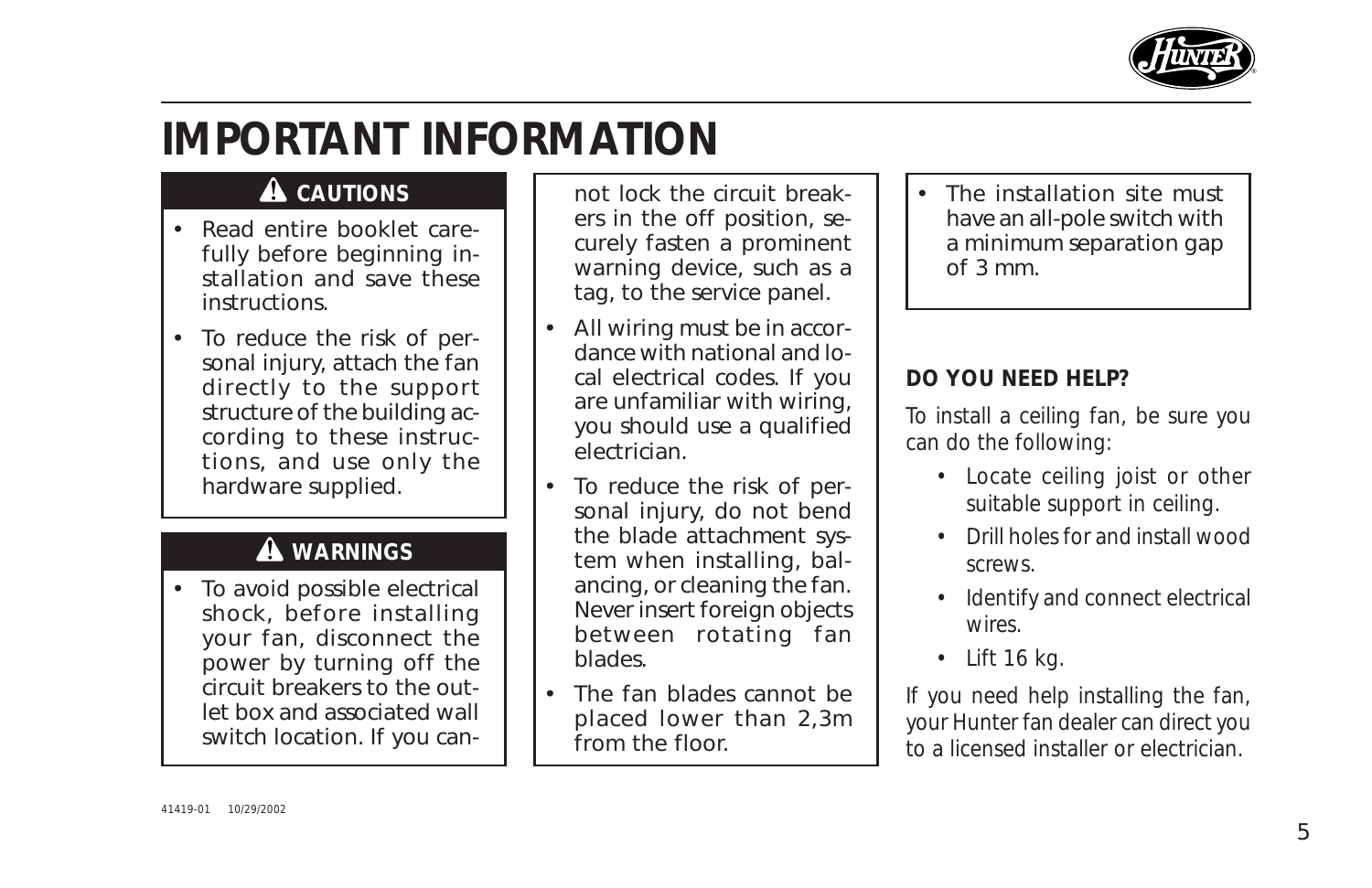

# **STEP 1 - GETTING READY**

#### **GATHERING THE TOOLS**

You need the following tools to install the fan:

- Electric drill with 9/64" bit and masonry bit
- Standard screwdriver
- Phillips-head screwdriver
- Wrench or pliers
- Two M5 x 30 mm expansion anchors (for concrete ceilings only)

#### **OPTIONAL ACCESSORIES**

Consider using Hunter's optional accessories, such as a wall-mounted or remote speed control. Follow the instructions for installation and use included with each Hunter accessory.

For quiet and optimum performance of your Hunter fan, use only Hunter speed controls.

#### **PREPARING THE FAN SITE**

Reliable operation, efficiency, and maximum energy savings depend upon proper placement and attachment of the fan. For this reason, we have included a separate booklet — "Guide to Choosing and Preparing a Ceiling Fan Site" — to help you select the best location for your fan. The booklet also provides information to ensure your fan support and electric outlet box meet UL-approved safety codes for ceiling fans.

The instructions in this installation manual assume that you have used the "Guide to Choosing and Preparing a Ceiling Fan Site" to pick the fan location and make certain the proper fan support and outlet box are installed.

#### **CHECKING YOUR FAN PARTS**

Carefully unpack your fan parts to avoid damage. Check for shipping damage. If one of the fan blades is damaged, return all blades for replacement.

Hint: If installing more than one fan, keep the fan blades in sets, as shipped.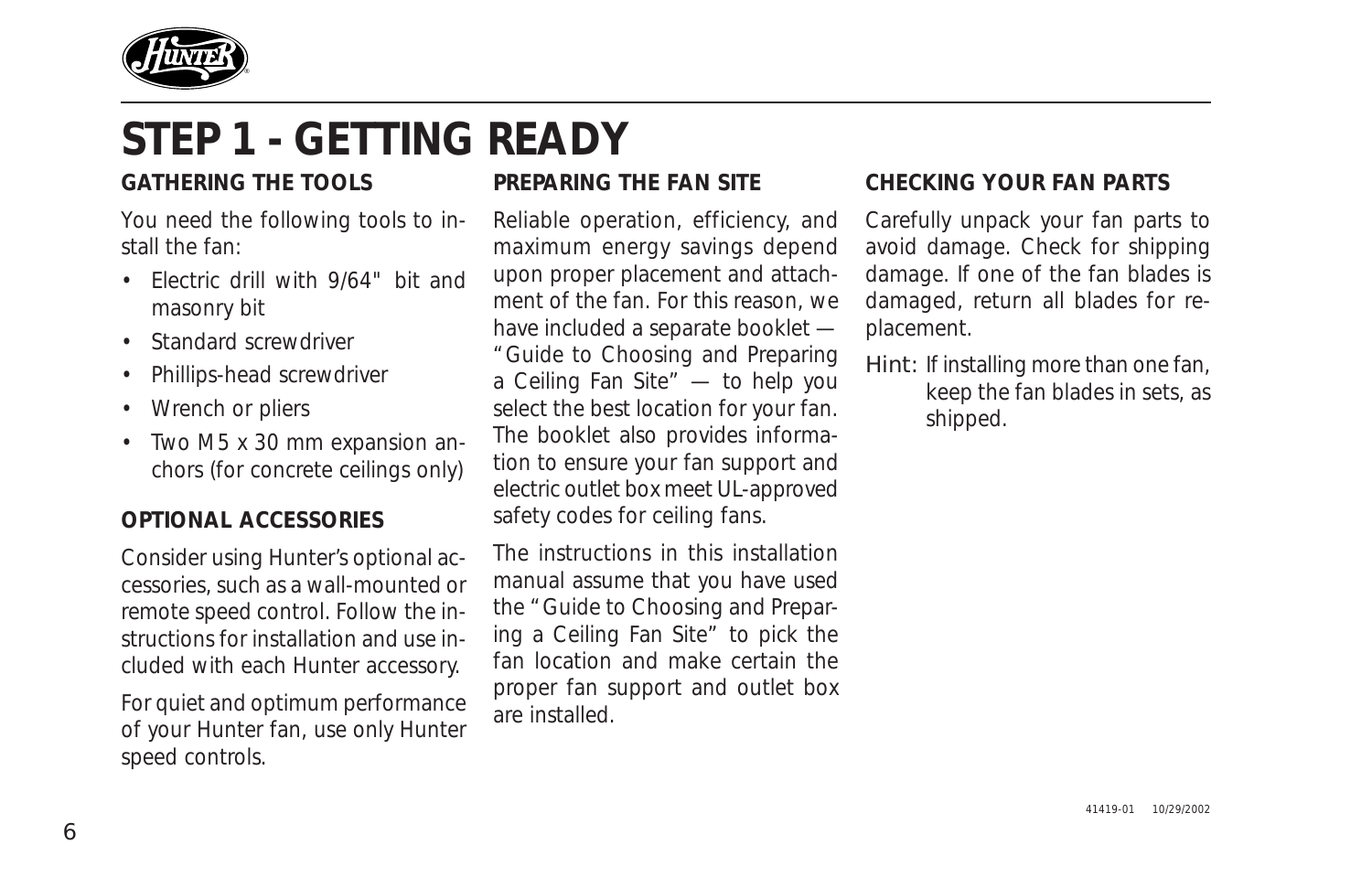

**Flush Mounting** (Figure 1a) fits close to the ceiling, for low ceilings less than 2,6 m high.



**Figure 1a - Flush Mounting**

**Standard Mounting** (Figure 1b) hangs from the ceiling by a connector pipe (included), for ceilings 2,6 m or higher. For ceilings higher than 2,6 m, you can also purchase Hunter extension rods. All Hunter fans use sturdy 2 cm inner diameter pipe to assure stability and wobble-free performance.





**Angle Mounting** (Figure 1c) hangs from a vaulted or angled ceiling.



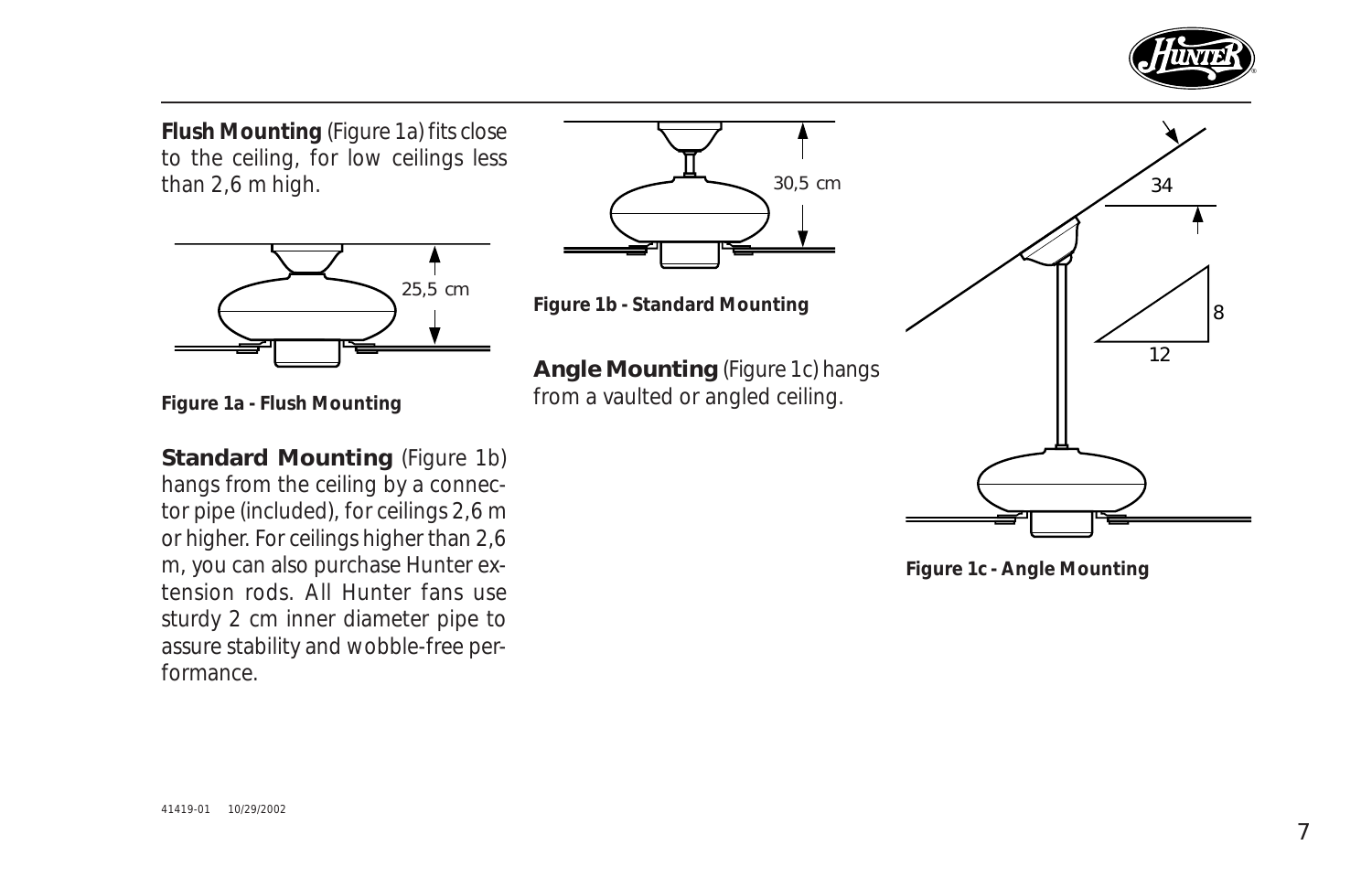

# **STEP 2 - INSTALLING THE CEILING PLATE**

### **WARNING**

- To avoid possible electrical shock, before wiring fan, disconnect power by turning off the circuit breakers both to the outlet box and to its associated wall switch location. If you cannot lock the circuit breakers in the off position, securely fasten a prominent warning device, such as a tag, to the service panel.
- All wiring must be in accordance with national and local electrical codes. If you are unfamiliar with wiring, you should use a qualified electrician.
- 1. Drill two pilot holes into the wood support structure through the outermost holes on the outlet box. The pilot holes should be 9/64" in diameter and 4 1/4" (110mm) apart. See Figure 2a.
- 2. Insert the 3 rubber isolators into the 3 round holes in the ceiling plate as shown in Figure 2b. Thread the lead wires from the outlet box through the opening in the middle of the ceiling plate.
- 3. Align two opposing oval slots in the ceiling plate with the pilot holes in the wood support structure. See Figure 2b.

## **ANGLE MOUNTING**

For Angle Mounting be sure to orient the Ceiling Plate so that the arrows marked on the plate are pointing towards the ceiling peak. See Figure 2b.



#### **Figure 2a - Pilot Holes and Outlet Box location**

4. Place a flat washer on each of the two 3" wood screws and pass the screws through two opposing oval slots in the ceiling plate, as shown in Figure 2c. You may substitute the 3" wood screws with the provided 1 1/2" wood screws for shorter depth installations. Be sure that enough of the screws enters the mounting surface to support the assembled fan.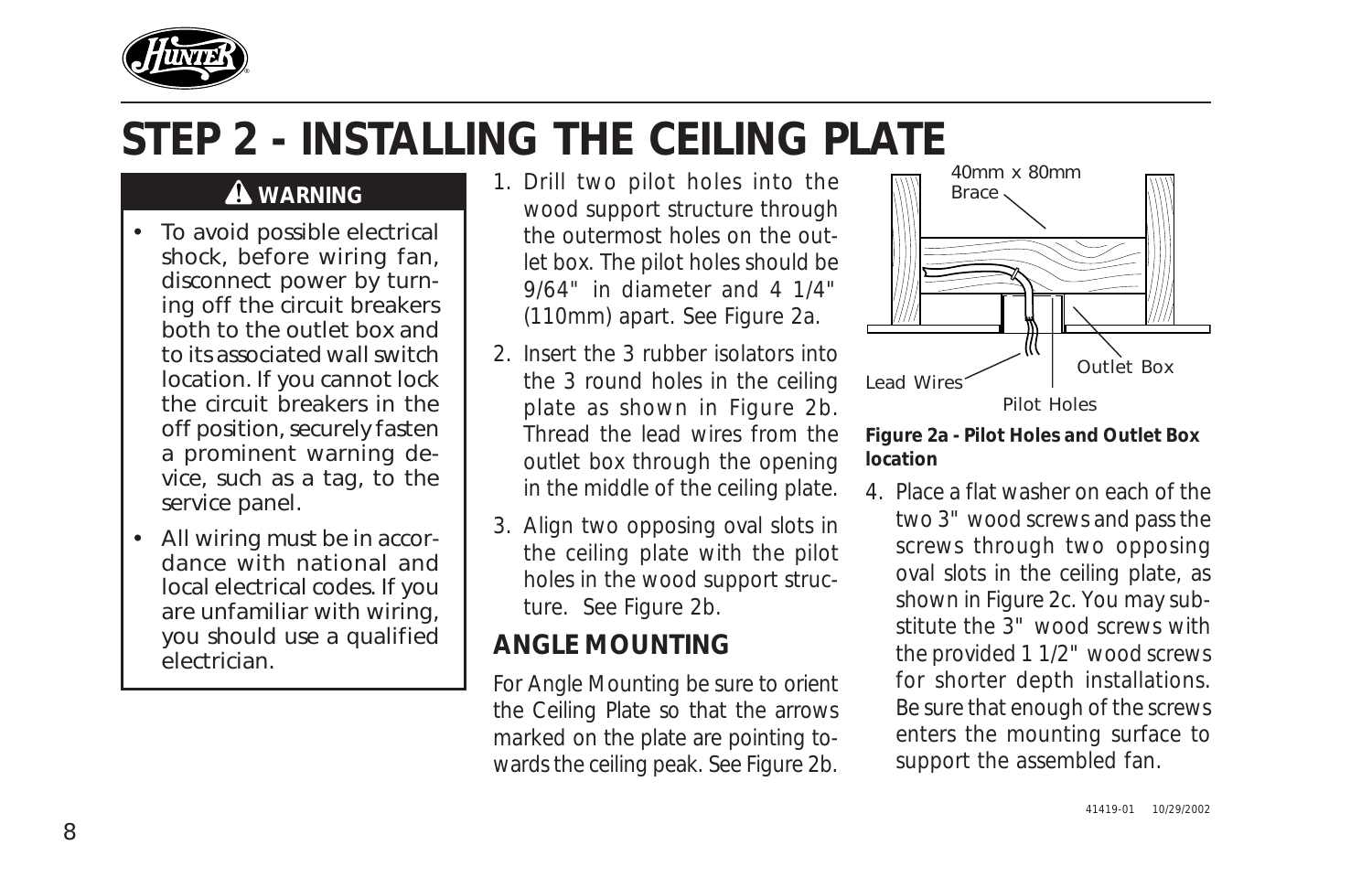



**Figure 2b - Correct Position of Ceiling Plate for Angle Mounting and location of rubber isolators.**

5. Tighten the screws into the 9/64" pilot holes.

**Note:** The rubber isolators in the ceiling plate should be compressed against the ceiling. Do not overtighten.

## **FOR CONCRETE CEILINGS**

1. Locate the electrical supply mains in the ceiling.

#### **Figure 2c - Attaching Ceiling Plate to 40 mm x 80 mm Brace**

Flat Washer  $\sim$  3" Wood

40mm x 80mm

Brace

Ceiling Plate

> **Note:** You must purchase the expansion anchors separately. Drill the holes in the ceiling to the depth and diameter recommended by the manufacturer of the expansion anchors.

Rubber Isolators (4)

Screw (3)

Outlet Box

2. Drill two holes 110 mm (4,32") apart on either side of the mains as shown in Figure 2d. The holes are for M5 x 30 mm expansion anchors.

3. Drive the expansion anchors into the holes until the ends of the anchors are flush with the ceiling. See Figure 2e.



#### **Figure 2d - Drilling Anchor Holes**

4. Hold the Ceiling Plate up to the ceiling and align two opposing oval slots in the Ceiling Plate with the expansion anchors. See Figure 2b. Be sure that the electrical mains protrude through the center opening in the Ceiling Plate by at least 150 mm.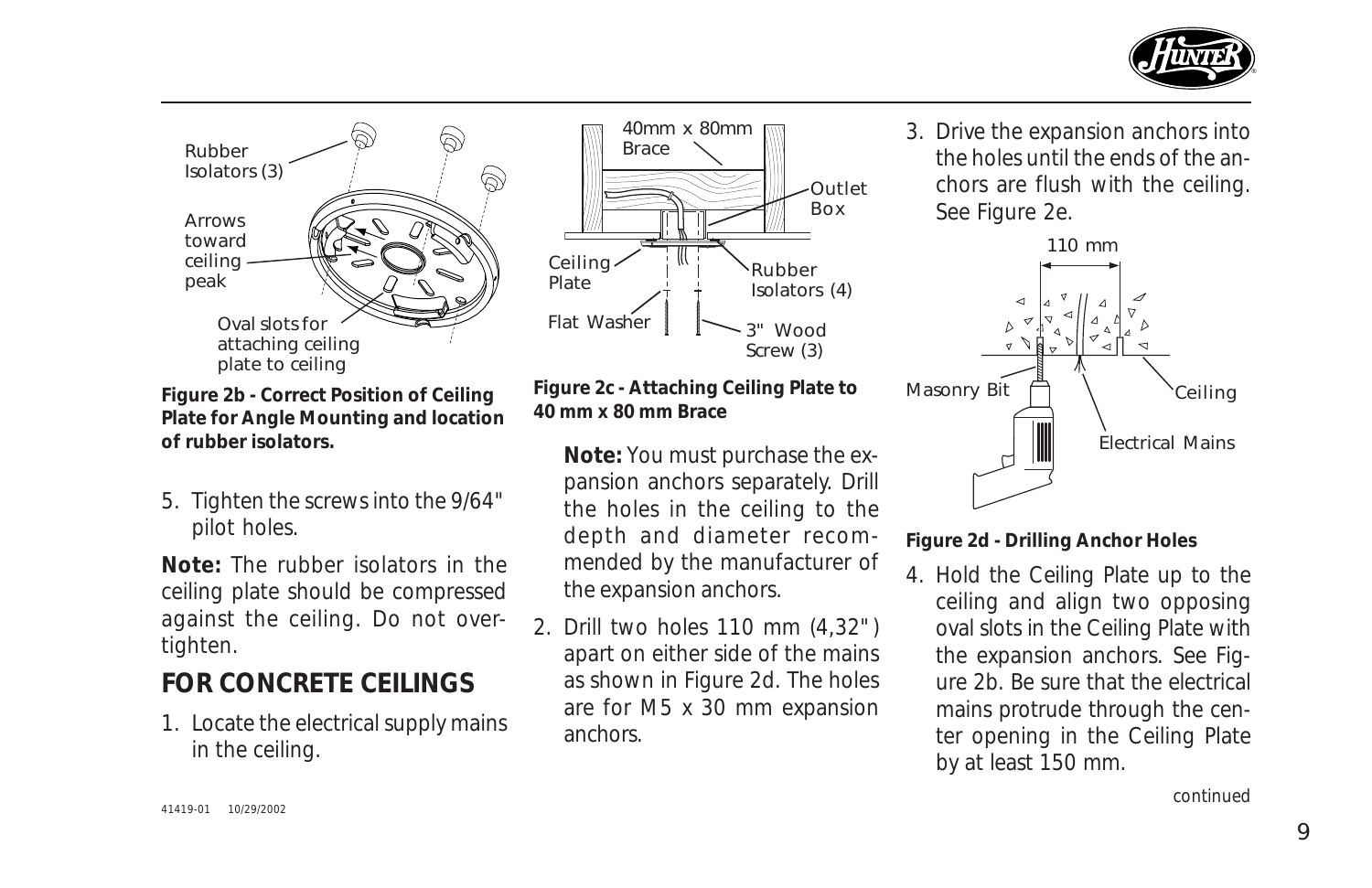

5. Drive the M5 x 30 mm screws into the anchors so that the Ceiling Plate is tight against the ceiling. See Figure 2f.

**Note:** The rubber isolators in the Ceiling Plate should be compressed against the ceiling. Do not overtighten.



**Figure 2f - Attaching Ceiling Plate to Ceiling**



**Figure 2e - Driving Expansion Anchors into Holes**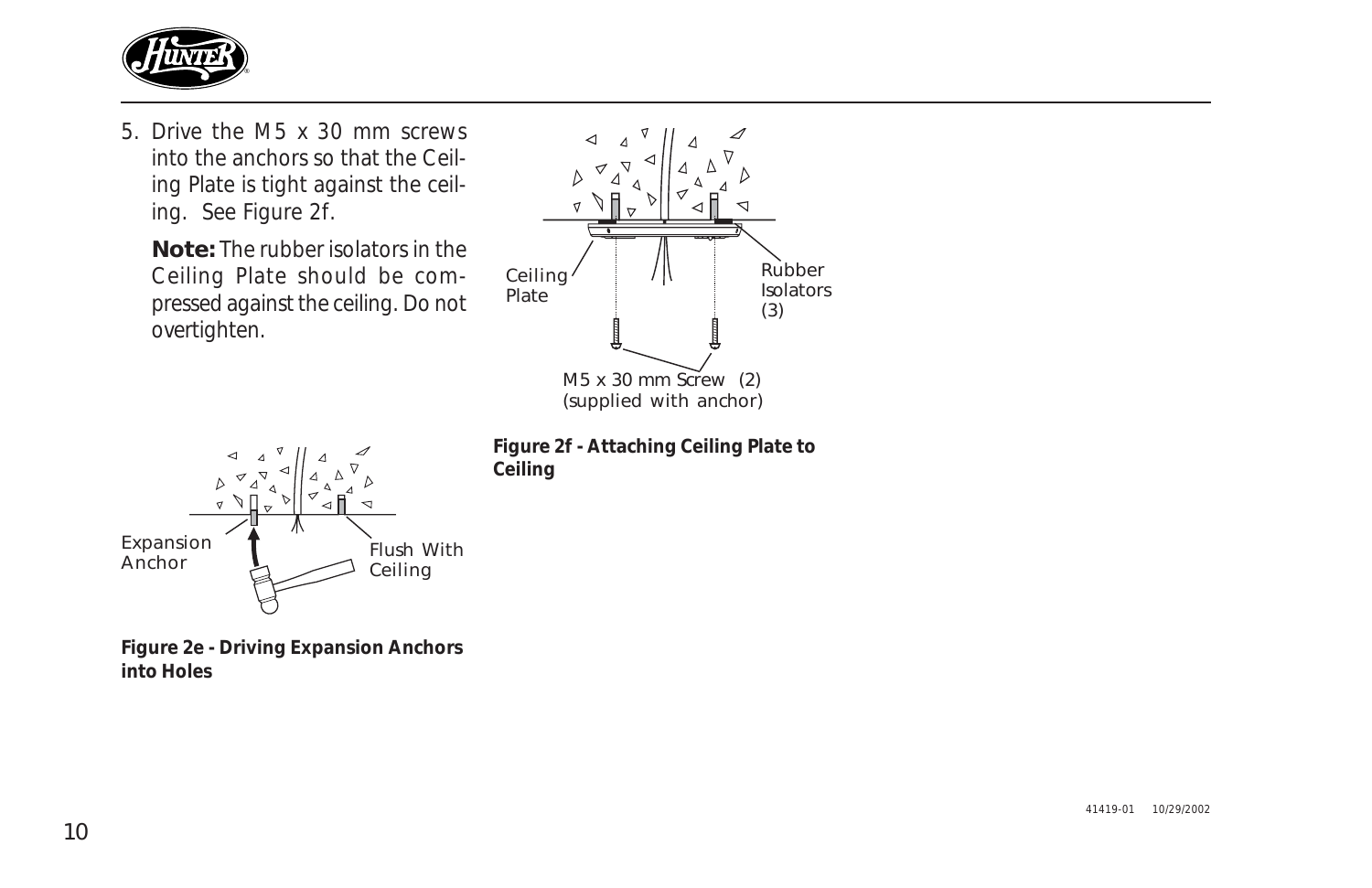

# **STEP 3 - ASSEMBLING THE FAN**

### **WARNING**

- To reduce the risk of fire, electrical shock, or motor damage, do not lift or carry the fan by the lead wires.
- To prevent damage to the wires on the bottom of the fan assembly, do not sit fan on hard surface. Use foam inside box as support.
- The pipe adapter has a special coating on the threads. Do not remove this coating; the coating prevents the pipe from unscrewing. Once assembled, do not remove the pipe.

### **LOW PROFILE MOUNTING**

Refer to Figures 3a, 3b and 3c for the following steps.

- 1. Remove the Pipe Setscrew. **Note:** Save the Pipe Setscrew for possible future use in Standard or Angle Mounting. With the fan assembly resting level in the packing foam, first feed the wiring harness thorough the center of the upper canopy, followed by the lower canopy, then through the hanger bracket, and lastly through the low profile adapter. See figure 3a.
- 2. Fit the low profile adapter down inside the hanger bracket, aligning the flat section on the low profile adapter with the flat section in the hanger bracket. To clear the two screws that project into the hanger bracket, you may need to tip the flat section of the low profile adapter down slightly, while inserting it into the hanger bracket. See figure 3b.



**Figure 3a - Installing Low Profile Adapter**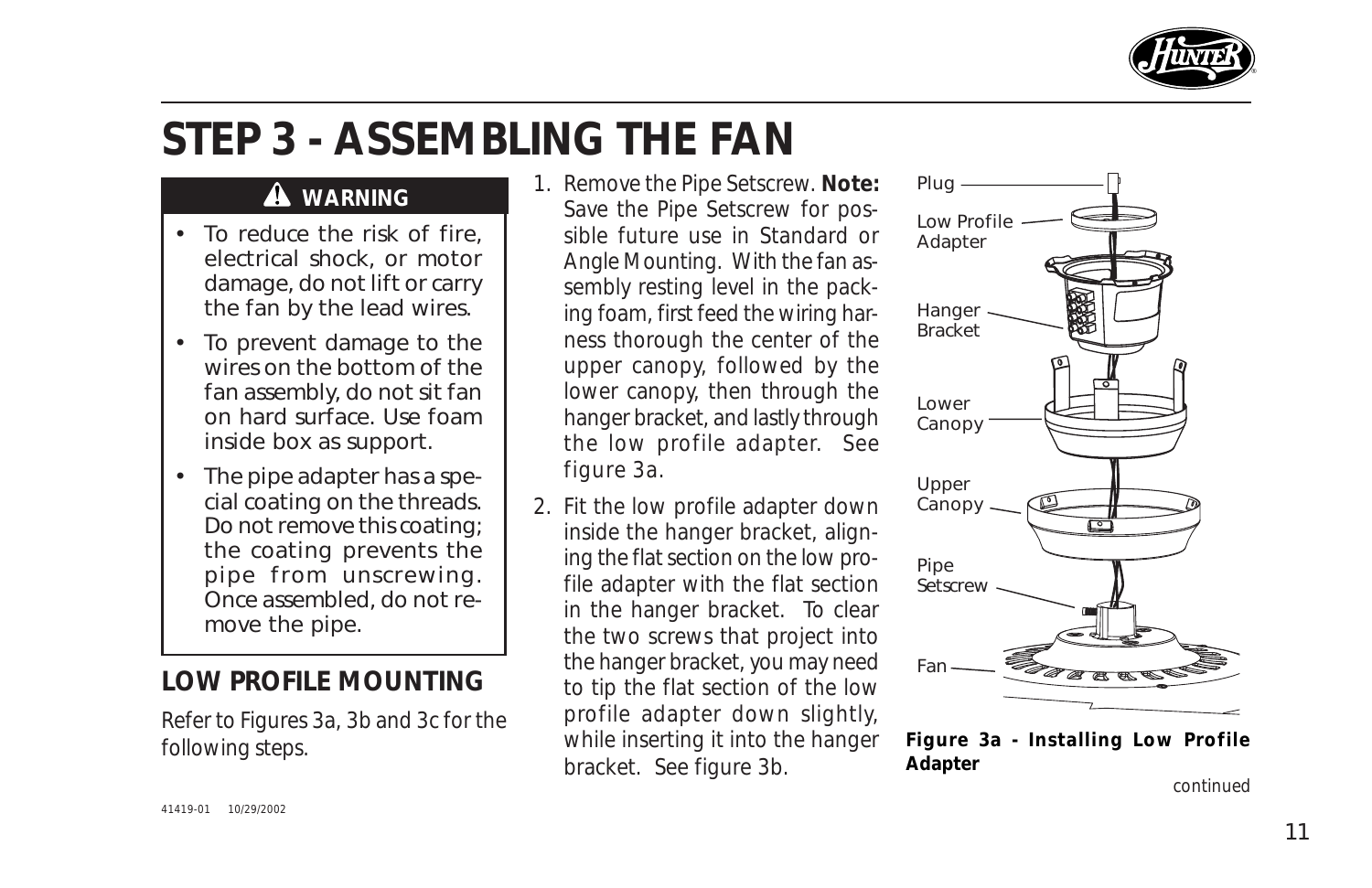

3. Align the three slots in the low profile adapter with the three screw holes in the fan assembly as shown in Figure 3c. Thread one of the #8-32 x 3/4" SEMS screws into the threaded hole in the fan



**Figure 3b - inserting the low profile adapter**

assembly and partially tighten it. Repeat for the other two screws. Once all three #8-32 x 3/4" SEMS screws are partially threaded into the fan assembly, center the lower canopy with the hanger bracket, making sure that the lower canopy is not captured between the fan

assembly and the hanger bracket. Tighten all three screws securely. After the three screws are tightened, the lower canopy should be free to rotate.

4. Proceed to **STEP 4 - WIRING THE FAN**.

Low Profile Adapter



Hanger Bracket

**Figure 3c - Attaching the low profile adapter.**

### **STANDARD MOUNTING AND ANGLE MOUNTING**

Included with the fan are:

- one 89 mm  $(3 1/2")$  long pipe,
- one wedge
- one positioning screw located on the Trilobular<sup>M</sup> ball assembly, and
- one locking pin.
- 1. With the fan assembly resting in the packing foam, feed the wiring harness from the fan through the pipe.
- 2. Screw pipe into fan assembly until tight.

**IMPORTANT!** Fully tighten pipe setscrew as indicated in Figure 3d.

- 3. Thread the wiring harness first through the upper canopy, the lower canopy, and then the hanger bracket, resting them on the motor housing.
- 4. Thread the wiring harness through the Trilobular<sup>M</sup> ball and slide the ball onto the pipe, resting it on the fan assembly.
- 5. Thread the wiring harness through the wedge and slide the wedge onto the top part of the pipe. Align the openings in the wedge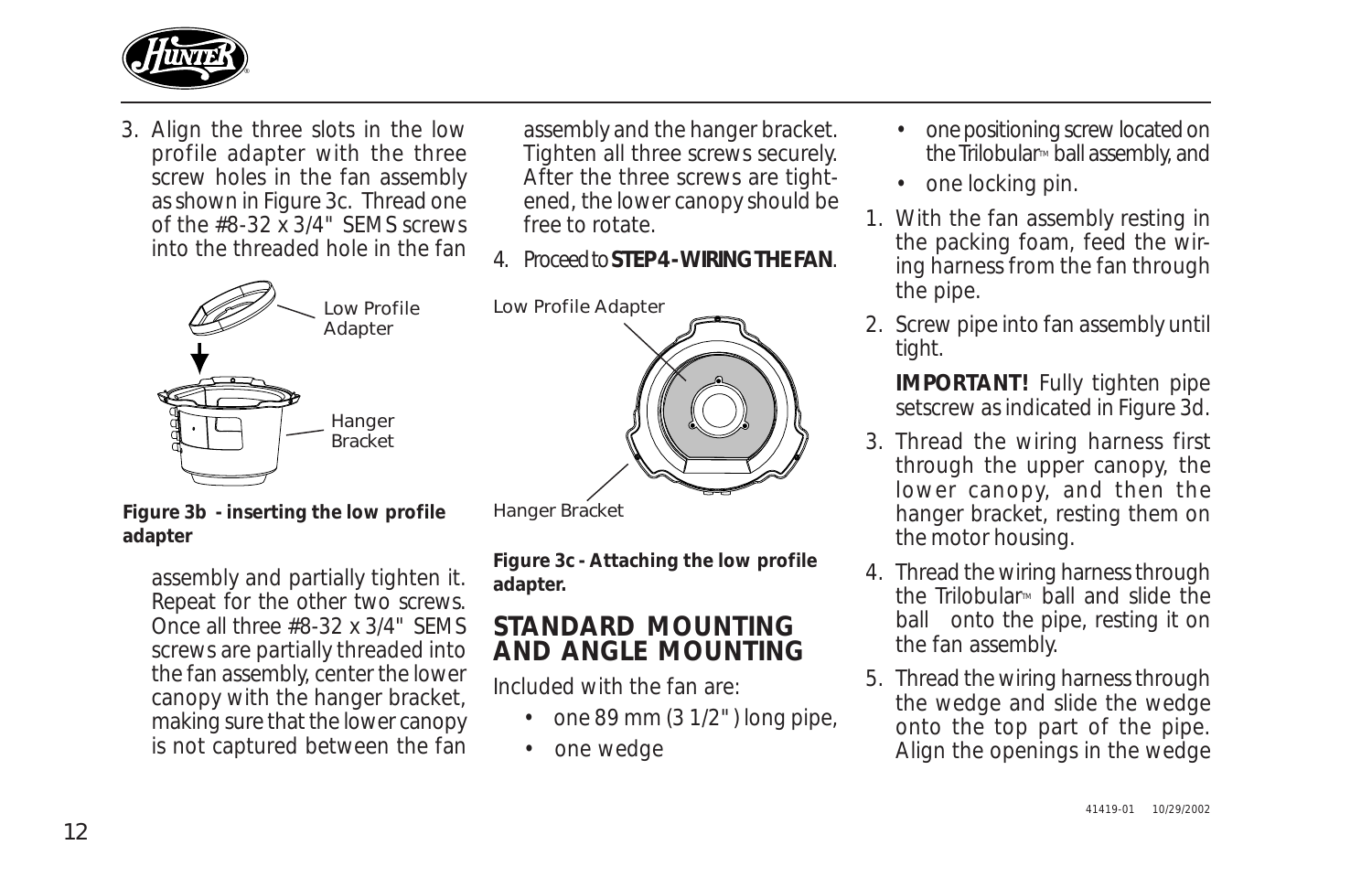



**Figure 3d - Inserting Pipe through** Canopy and Trilobular<sup>™</sup> Ball

#### **Figure 3f - Pipe, Wedge, Pin & Trilobular™ Ball assembly.**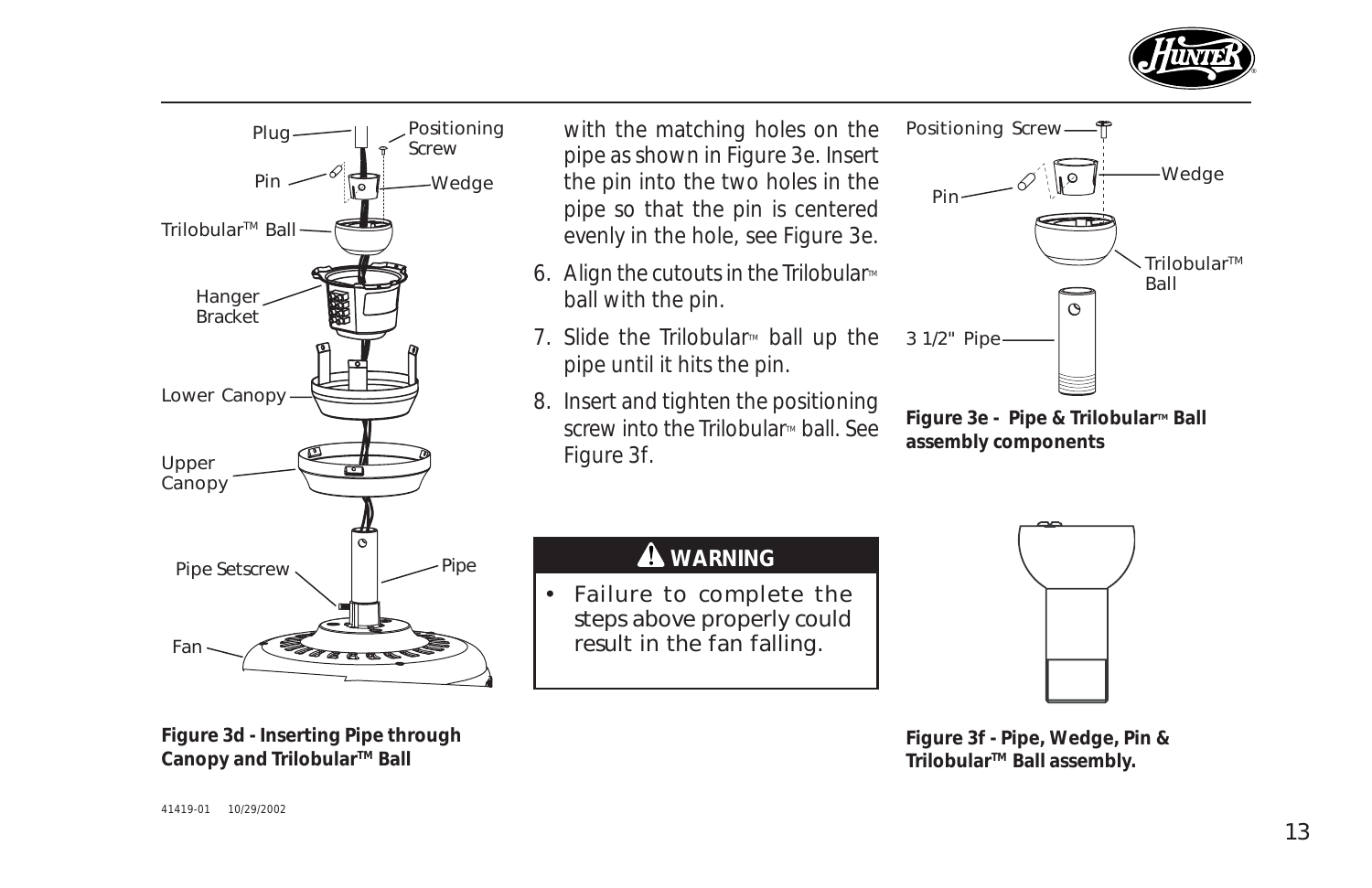

# **STEP 4 - WIRING THE FAN**

### **WARNING**

- To avoid possible electrical shock, before wiring fan, disconnect power by turning off the circuit breakers both to the outlet box and to its associated wall switch location. If you cannot lock the circuit breakers in the off position, securely fasten a prominent warning device, such as a tag, to the service panel.
- All wiring must be in accordance with national and local electrical codes. If you are unfamiliar with wiring, you should use a qualified electrician.
- Failure to complete the sub steps 1-3 below could result in the fan falling.

### **WARNING**

To reduce the risk of fire, electrical shock, or motor damage, do not lift or carry the fan by the lead wires.

- 1. Disconnect the power by turning off the circuit breakers to the outlet box and associated wall switch location.
- 2. Carefully lift the fan assembly and position the hanger bracket with the ceiling plate as shown in Figure 4a.
- 3. Rotate the hanger bracket until the three tabs on the hanger bracket are fully engaged in the three slots in the ceiling plate. See Figure 4b. Being careful to not allow the hanger bracket to rotate, temporarly install one of



**Figure 4a - Aligning the Hanger Bracket with the Ceiling Plate**

Ceiling Plate



**Figure 4b - Temporary installation of one #6-32 x 3/8" screw.**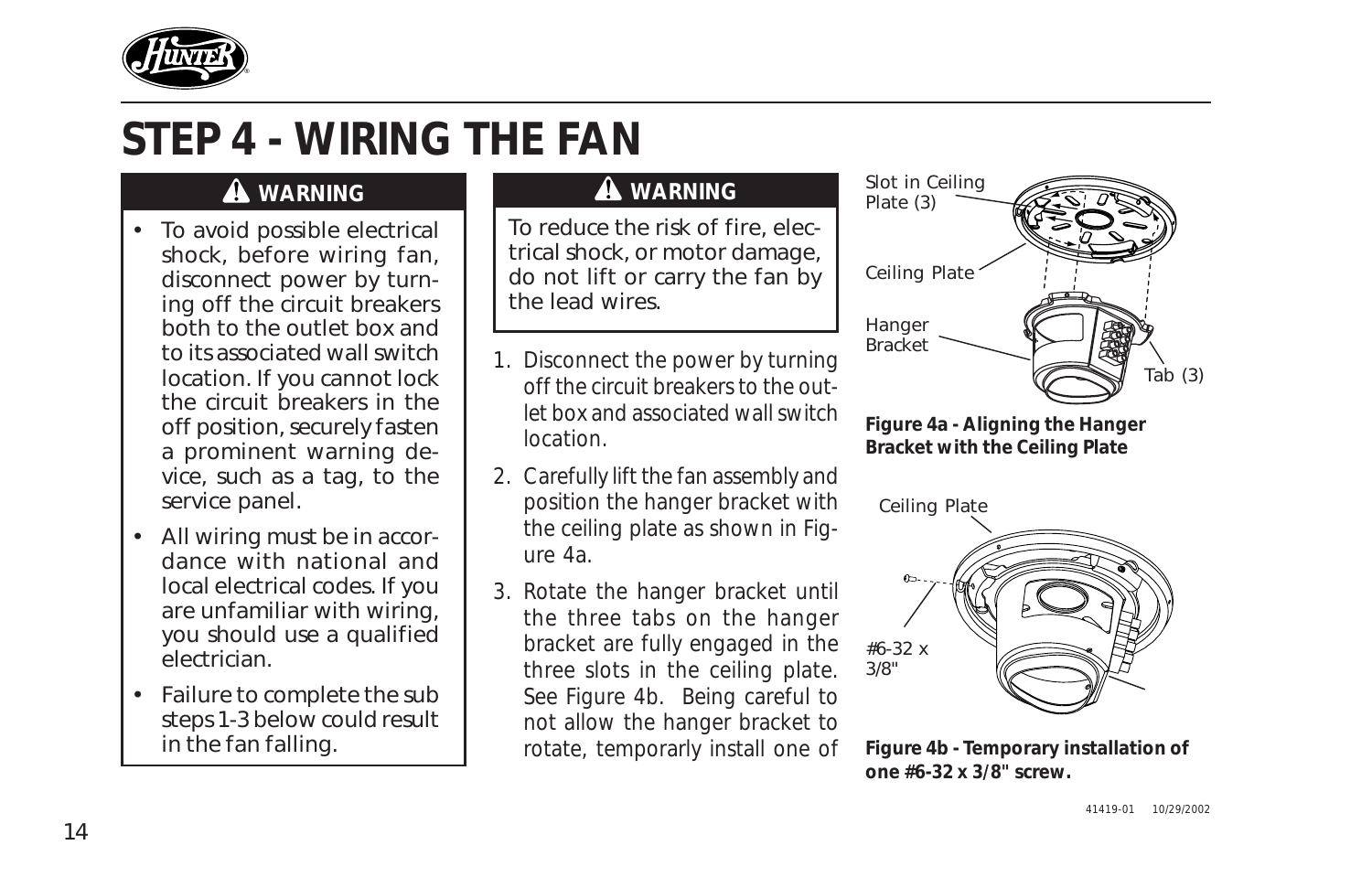

the three #6-32 x 3/8" screws through the hole in the ceiling plate and into the threaded hole in the hanger bracket to prevent the hanger bracket from rotating. See figure 4b.

#### **CONNECTING FAN TO ELECTRICAL SOURCE**

Use Figures 4c, 4d and 4e for reference in making the following electrical connections.

- 1. Connect the supply mains to the terminal block mounted on the hanger bracket.
- 2. Connect the safety earth (green/ yellow) wire to the terminal marked  $\bigoplus$ .
- 3. Connect the blue neutral wire to the terminal marked "N."
- 4. Connect the brown line wire to the terminal marked "L."

**Note:** An additional "L" terminal is provided for separate control of the light kit, if a separate supply line is provided for that purpose.

5. Connect the motor leads to the harness assembly attached to the hanger bracket and terminal block. See Figure 4c, 4d and 4e.

**Note:** Unless there is a separate line for the light kit, connect the black/white wire and the brown wire from the motor housing to the same "L" terminal.

### **A** CAUTION

Be sure no bare wire or wire strands are visible after making connections.

*continued*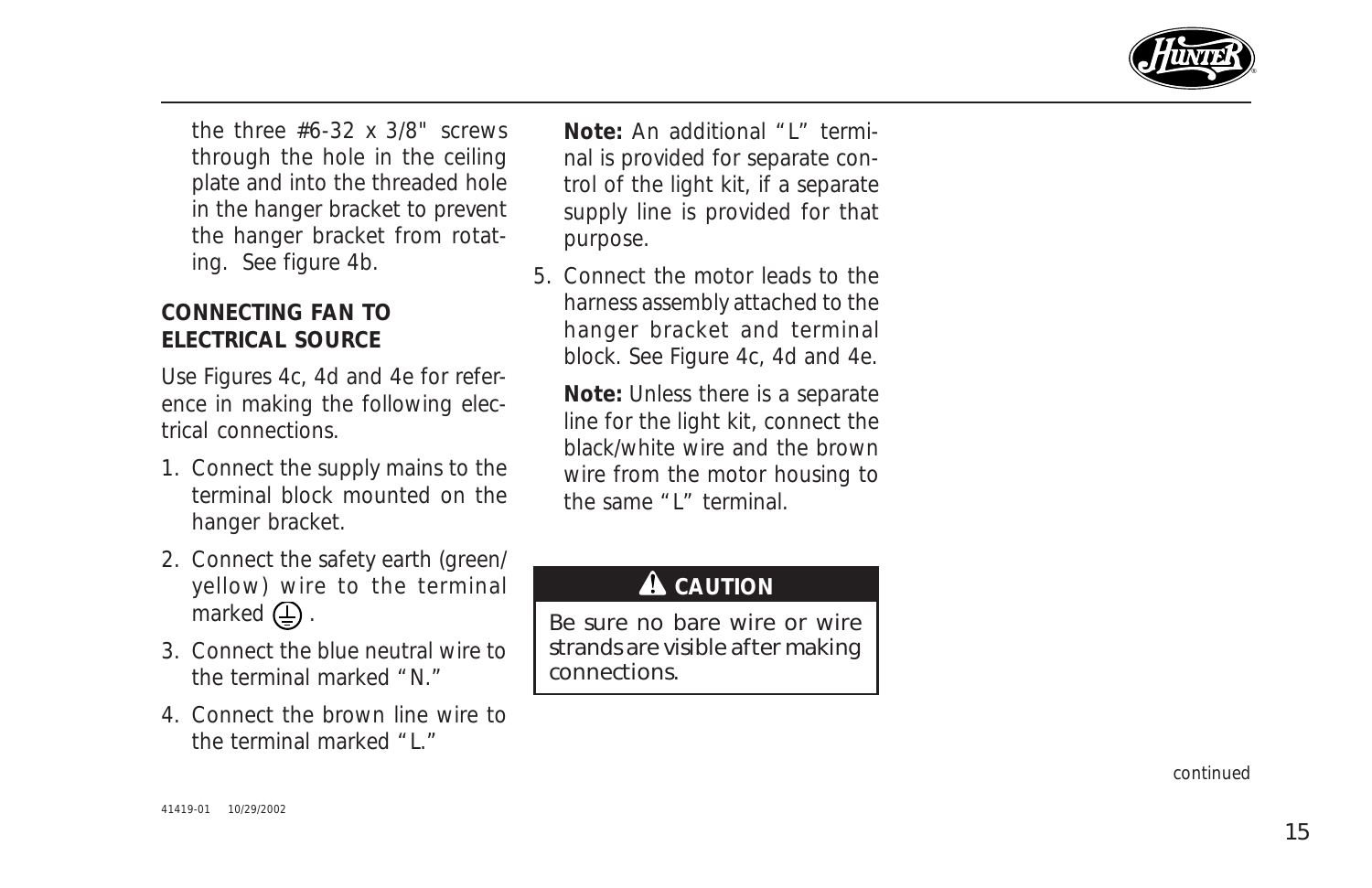

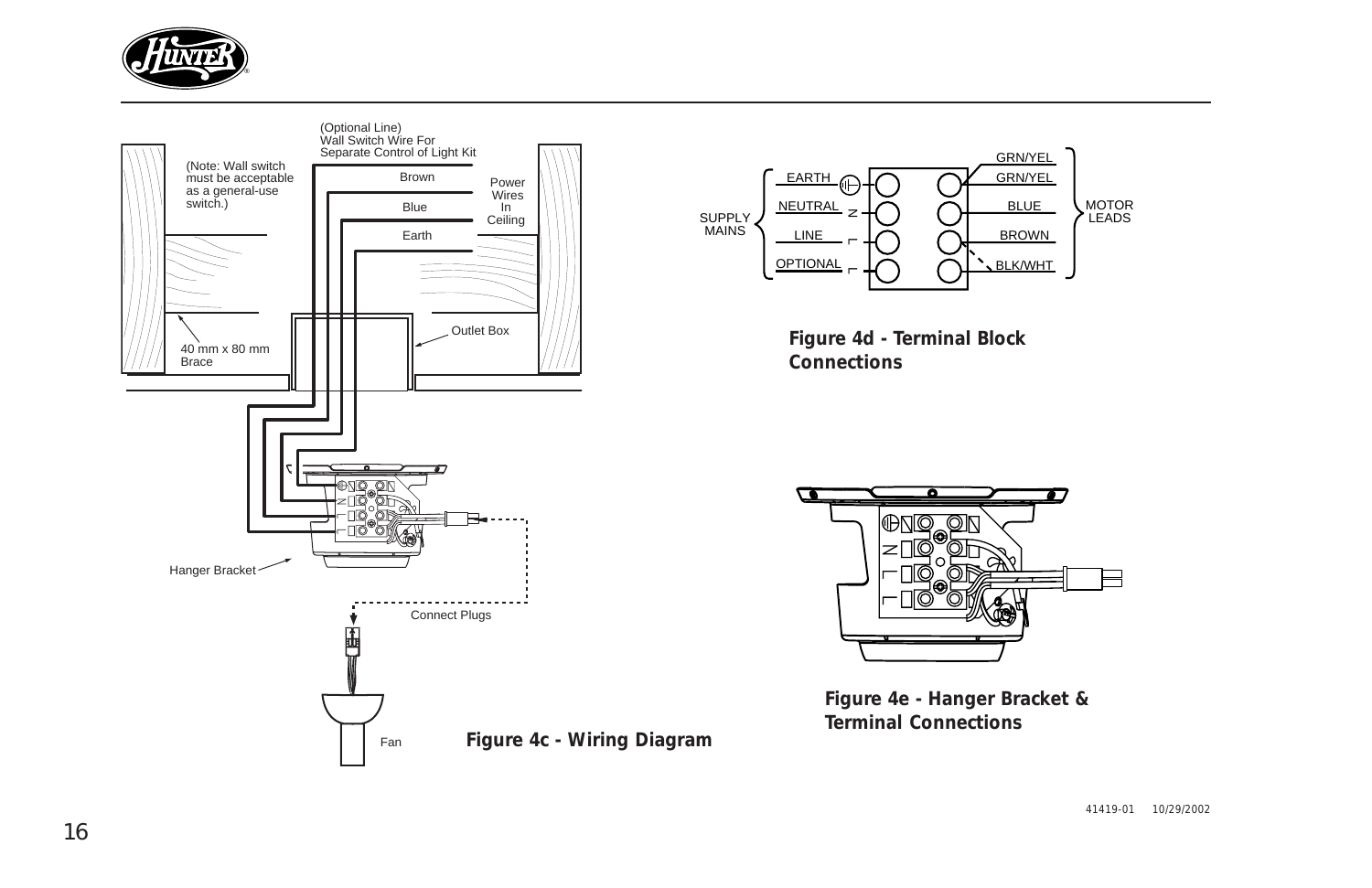

# **STEP 5 - INSTALLING THE CANOPY**

### **WARNING**

- When removing the #6-32 x 3/8" screw that was temporarily installed in STEP 4 - WIRING THE FAN, do not allow the hanger bracket to rotate in the ceiling plate as this could cause the fan to fall.
- Failure to complete substeps 1 through 3 could cause fan to fall.
- 1. Being careful to not allow the hanger bracket to rotate in the ceiling plate, remove the single #6-32 x 3/8" screw that was installed in STEP 4 - WIRING THE FAN, sub step 3.
- 2. Raise the lower canopy up over the hanger bracket and align the three holes in the lower canopy with the three holes in the ceiling plate and the three threaded screw holes on the hanger bracket as shown in Figure 5a. You may need to slightly spread the tabs apart on the lower canopy to align them with the holes on the ceiling plate and hanger bracket.
- 3. Install and securely tighten the three #6-32 x 3/8" screws.
- 4. Raise the upper canopy and align the three screw holes in the upper canopy with the three threaded holes in the ceiling plate. Install and tighten the three #6-32 x 1/4" screws as shown in Figure 5b.



**Figure 5a - Attaching Lower Canopy and Hanger Bracket to Ceiling Plate**



**Figure 5b - Attaching Upper Canopy**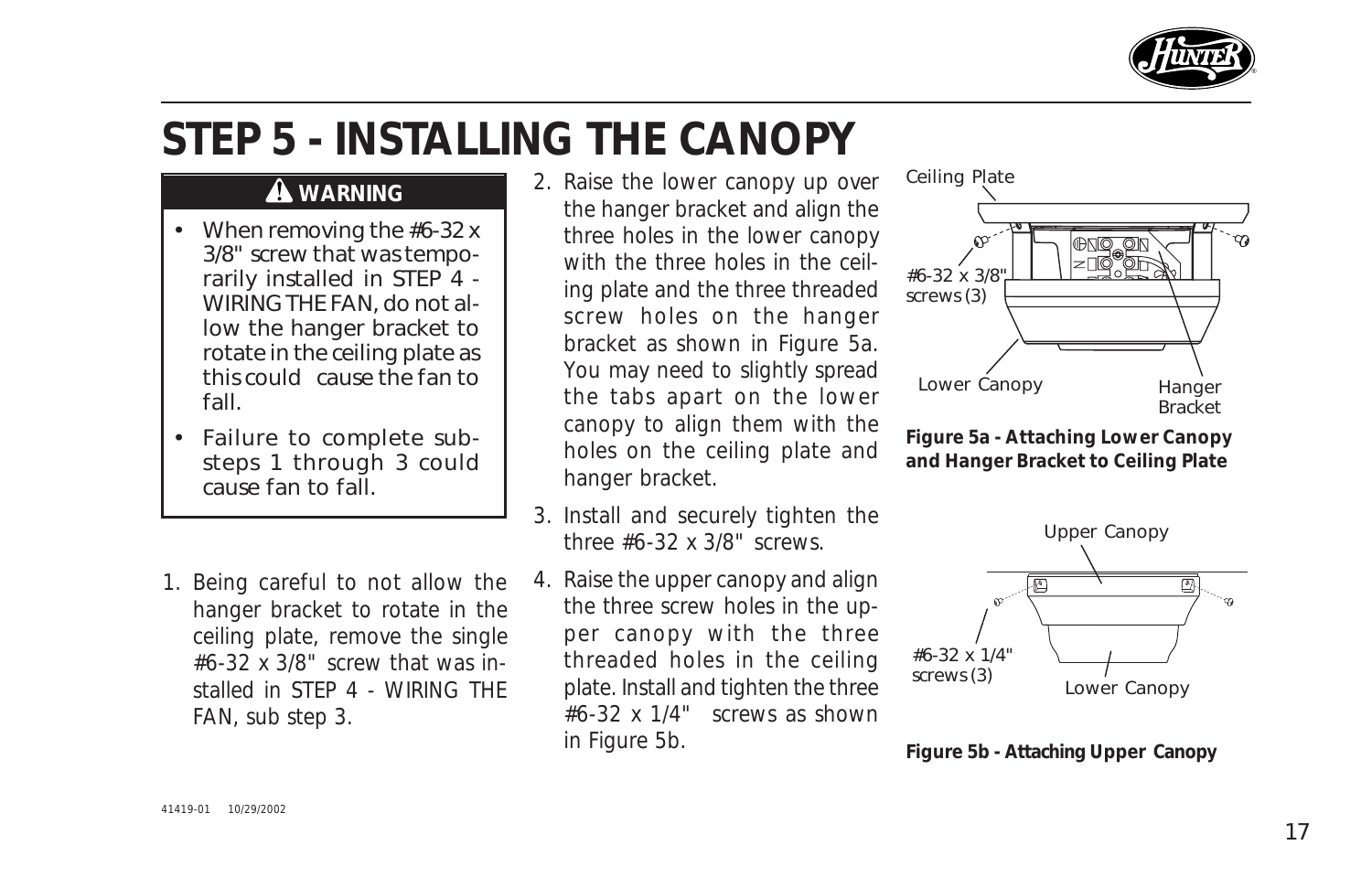

# **STEP 6 - ASSEMBLING FAN BLADES**

Hunter fans use several styles of fan blade irons (brackets that hold the blade to the fan).

- 1. Your fan may include blade grommets. If your fan has grommets, insert them by hand into the holes as shown in Figure 6a.
- 2. Attach each blade to blade iron using three blade assembly screws as shown in Figure 6b. Some fans feature a decorative medallion as



**Figure 6a - Inserting Grommet into Fan Blade**

well as a blade iron. Insert the assembly screws into the blade iron, through the blade and into the medallion, with the blade sandwiched between the blade iron and medallion as shown in Figure 6c.

If you used grommets, the blades may appear slightly loose after screws are tightened. This is normal.

3. Remove the blade mounting screws and rubber shipping bumpers from the motor.



**Figure 6b - Attaching Fan Blade to Blade Iron**



**Figure 6c - Attaching Fan Blade to Blade Iron using Decorative Medallion**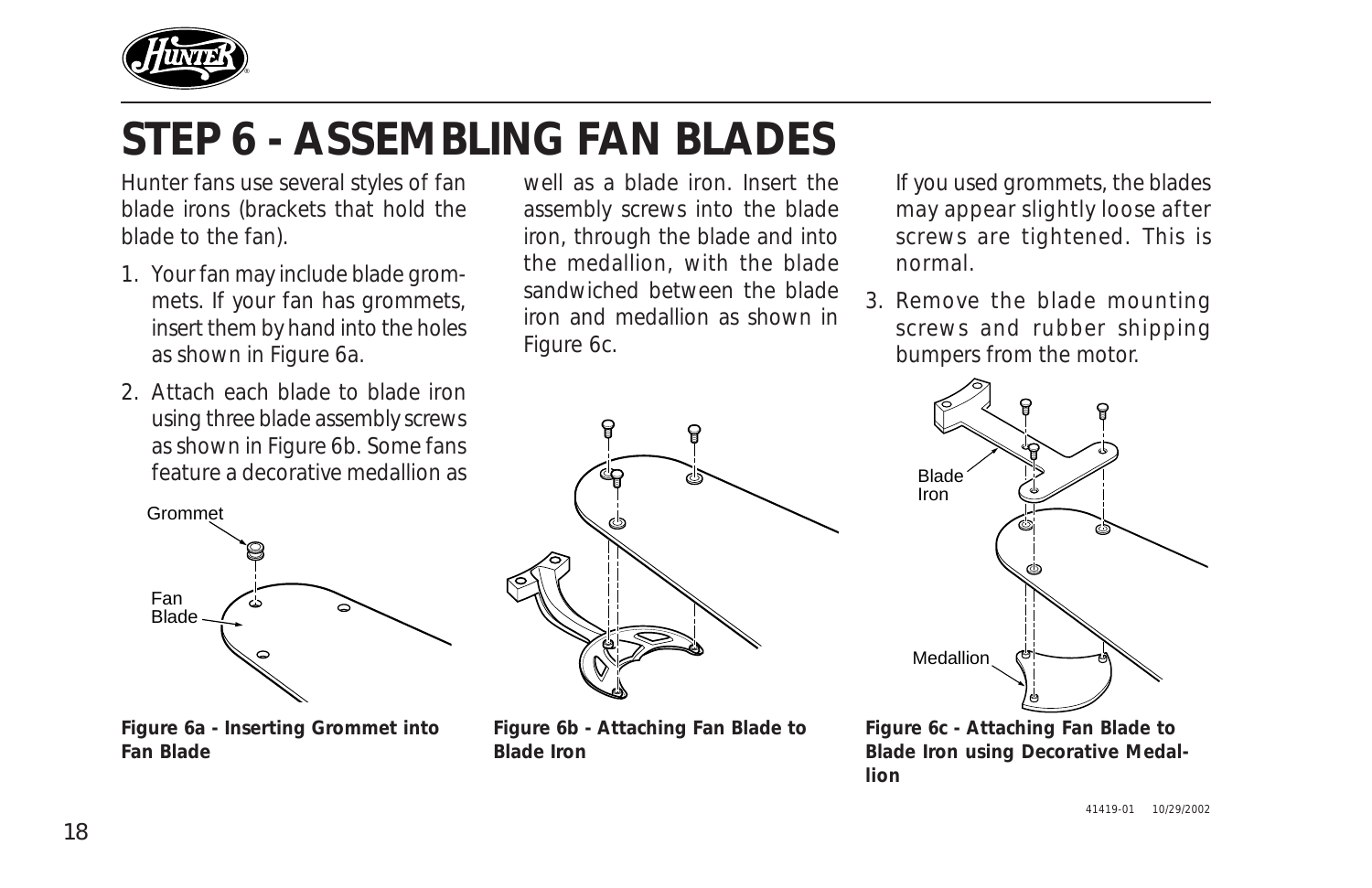

4. For each blade assembly, insert one blade mounting screw through the blade iron as shown in Figure 6d, and attach lightly to the fan. Insert the second blade mounting screw, then securely tighten both mounting screws.



Blade Assembly

**Figure 6d - Attaching Blade Assembly to Hub of Fan Assembly**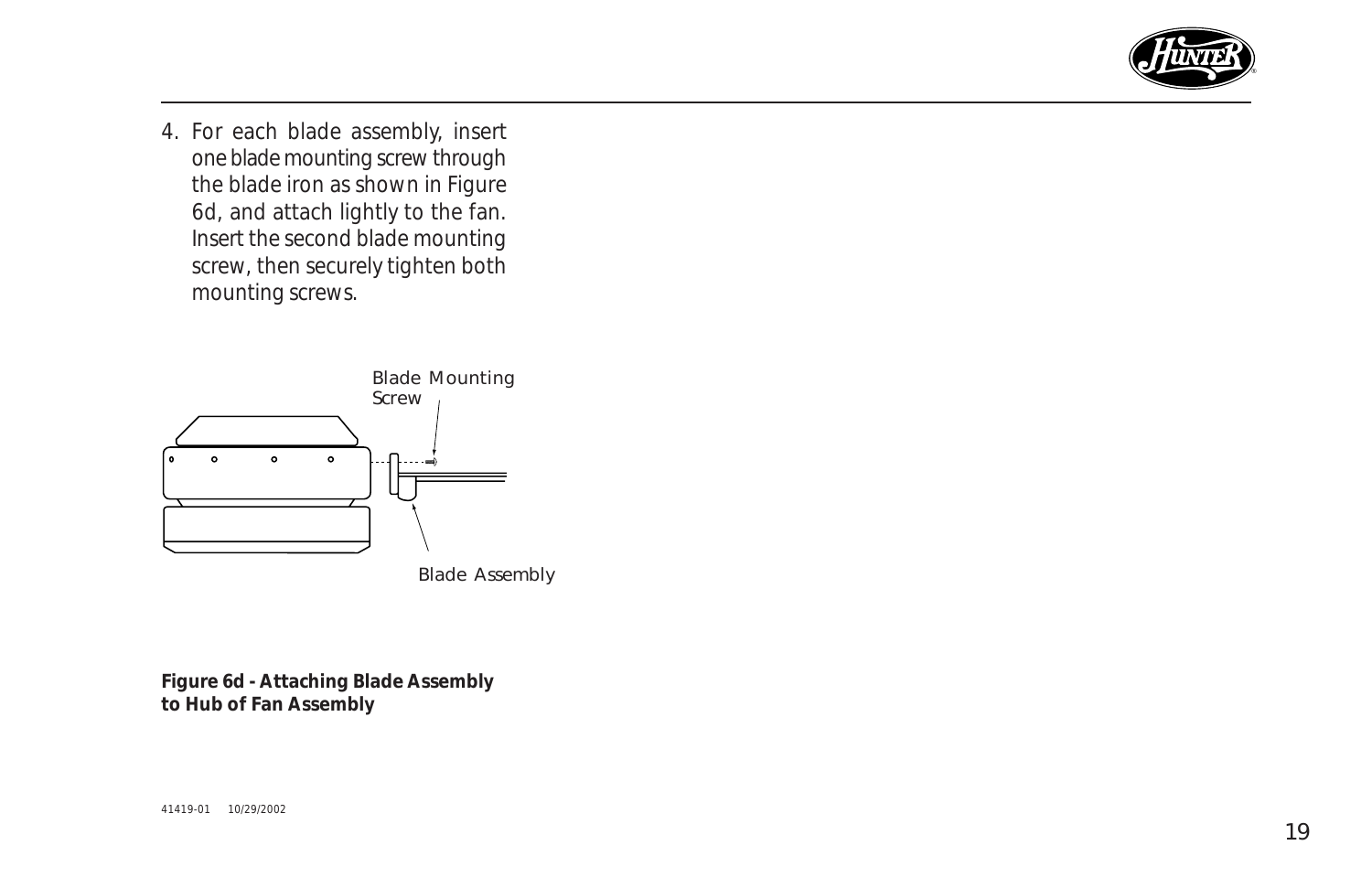

# **STEP 7 - INSTALLING THE LIGHT BULBS**

Your fan may include a light fixture.

If you are not installing a light fixture, turn to OPERATING YOUR HUNTER FAN for additional instructions.

### **WARNING**

- To reduce the risk of burns or other personal injury, do not attempt to rotate the spotlights until after the spotlights have cooled down.
- To reduce the risk of burns and eye damage or electrical shock, disconnect power and allow bulb to cool at least 5 minutes before replacing. Do not touch hot bulb. Do not look directly at lighted lamp.

#### **For Spotlights:**

- 1. Loosen the locking screws as shown in Figure 7.
- 2. Rotate the spotlights to the desired position and tighten the locking screws.
- 3. Install one 230V 60W halogen e27 base light bulb into each of the spotlights.



**Figure 7 - Installing Light Bulbs**

#### **INSTALLING ACCESSORY LIGHT KITS**

To install the light kit, follow the instructions included with the kit for wiring, mounting, and assembly.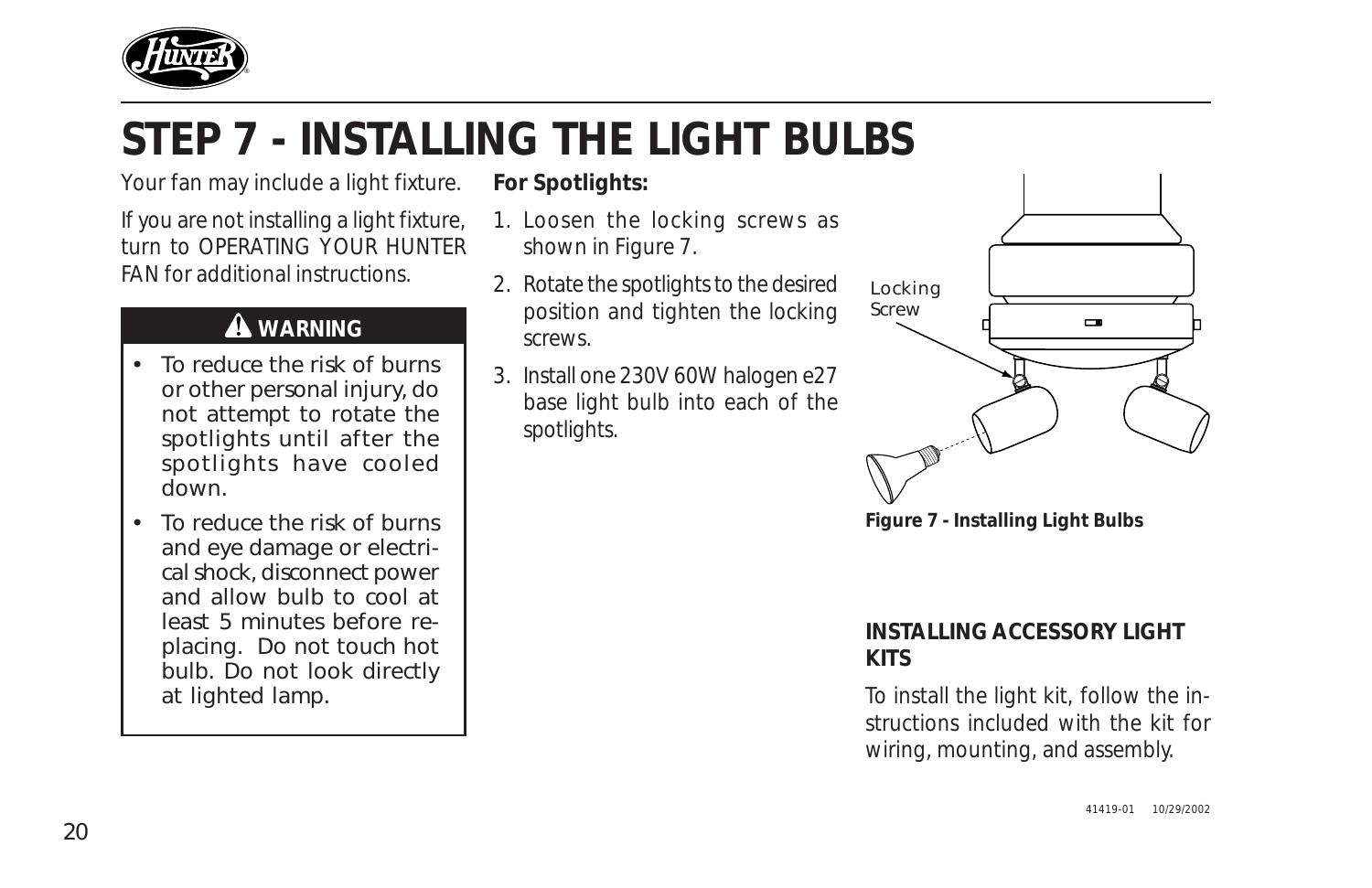

# **OPERATING YOUR HUNTER FAN**

Control switches are identified by the following symbols as shown in Figure 8a.



**Figure 8a - Control Switch Symbols**

- 1. Turn electrical service "on" at main panel.
- 2. The Fan Pull Cord controls power to the fan. It has four settings in sequence: High, Medium, Low and Off.
	- Pull the cord slowly to change settings.
	- Release slowly to prevent the cord from recoiling into the

blades, possibly resulting in damage to blades or pull cord.

3. Ceiling fans work best by blowing air downward (counterclockwise blade rotation) in warm weather to cool the room with a direct breeze. In winter, having the fan draw air upward (clockwise blade rotation) will distribute the warmer air trapped at the ceiling around the room without causing a draft. Refer to Figure 8b.



To change the direction of air flow, turn the fan off and let it come to a complete stop. Push the reversing switch on the fan as shown in Figure 8c. Restart fan.



#### **Figure 8c - Fan Cord, Light Cord and Reversing Switch**

4. If your fan wobbles when operating, use the enclosed balancing kit and the accompanying instructions **Figure 8b - Air Flow Patterns** and the accompanying region of the fan. **Figure 8b - Air Flow Patterns**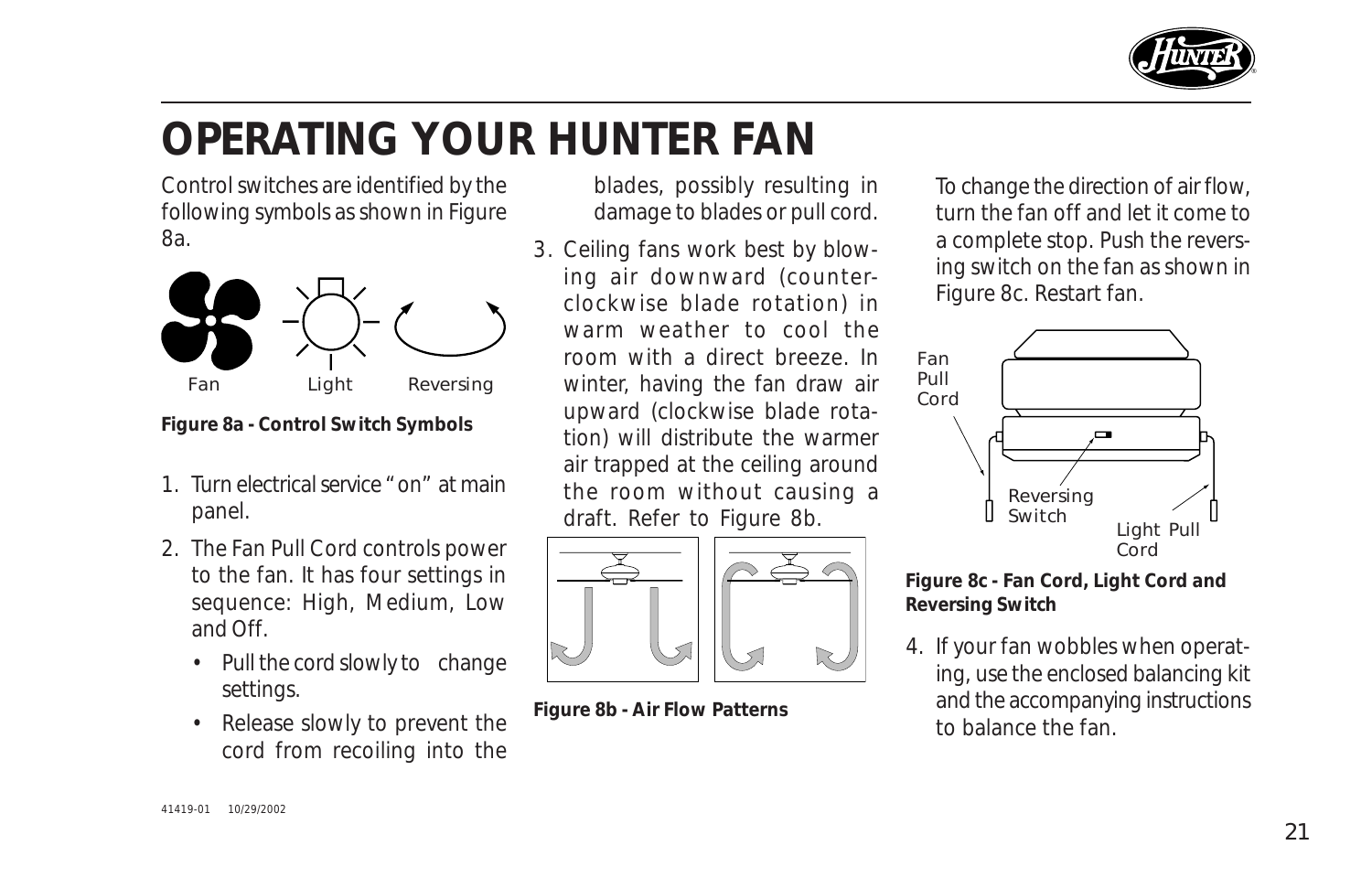

## **CLEANING AND MAINTENANCE**

Caring for finishes: For cleaning, a soft brush or lint-free cloth should be used to prevent scratching the finish. A vacuum cleaner brush nozzle can remove heavier dust. Surface smudges or an accumulation of dirt and dust can easily be removed by using a mild detergent and a slightly dampened cloth. An artistic agent may be used, but never use abrasive cleaning agents as they will damage the finish.

Caring for blades: Wood finish blades should be cleaned with a furniture polishing cloth. Occasionally, a light coat of furniture polish may be applied for added protection and beauty. Painted and high-gloss blades may be cleaned in the same manner as the fan finish.

If you need parts or service assistance contact your Hunter Fan retailer or visit our WEB site at:

http://www.hunterfan.com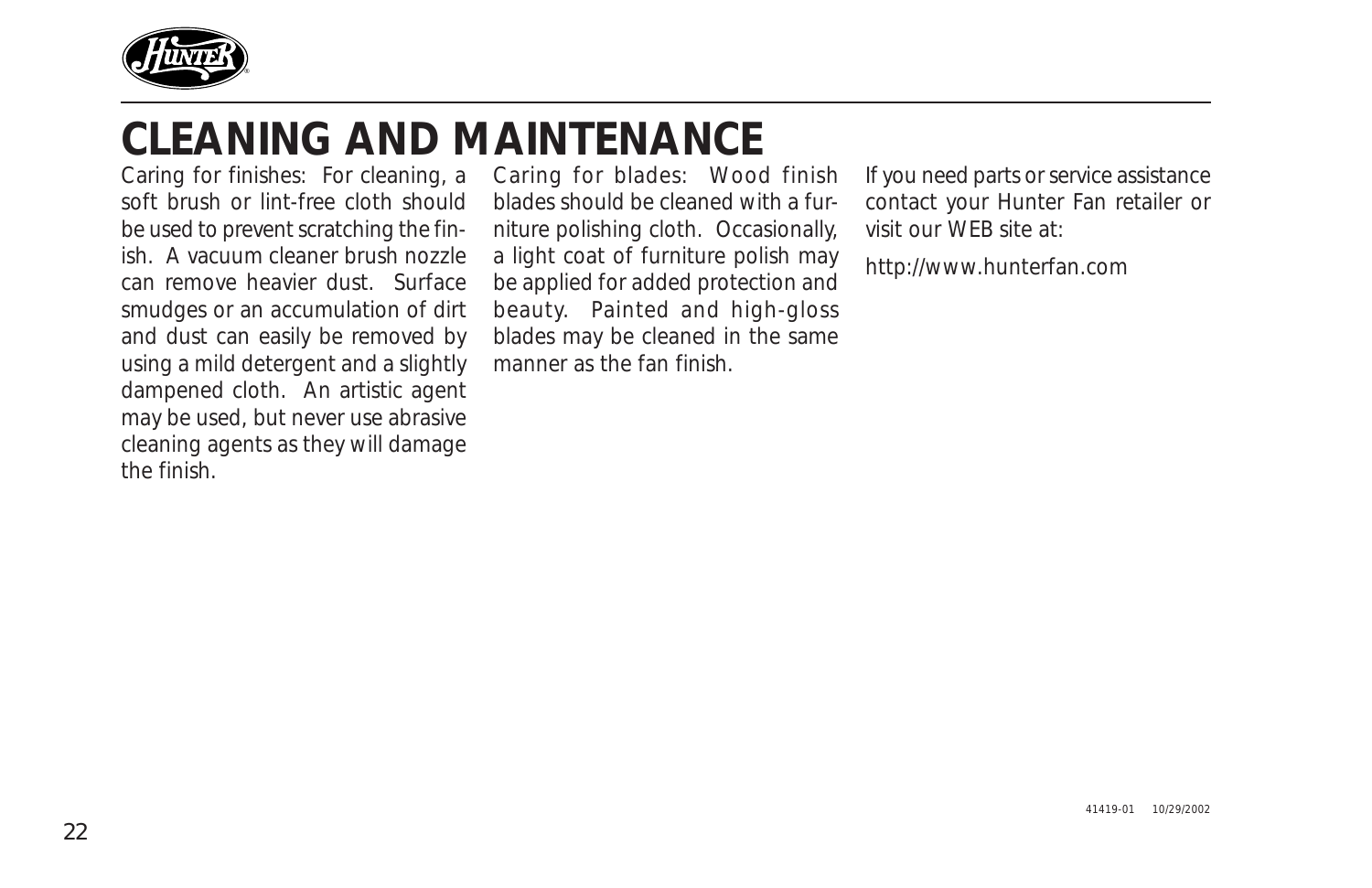

# **TROUBLESHOOTING**

Nothing happens; fan does not move.

#### **PROBLEM PROBABLE CAUSE SOLUTION**

- 1. Power turned off, fuse blown, or circuit breaker tripped.
- 2. Loose wire connections or wrong connections.

4. Reversing Switch partially engaged

3. Pull cord switch not "on".

- 1. Turn power on, replace fuse, or reset breaker.
- 2 . Loosen canopy, check all connections according to STEP 4 - WIRING THE FAN (turn power off before checking).
- 3. Pull the pull cord switch.
- 4. Disconnect power to the fan and slide Reversing Switch fully to one side or the other.

Noisy operation.

- 1. Blade assembly screws and / or blade mounting screws loose.
- 2. Blade cracked.
- 3. Using non-approved speed control.
- 1. Tighten screws until snug.
- 2. Replace all blades.
- 3. Change to approved speed control.

*continued*